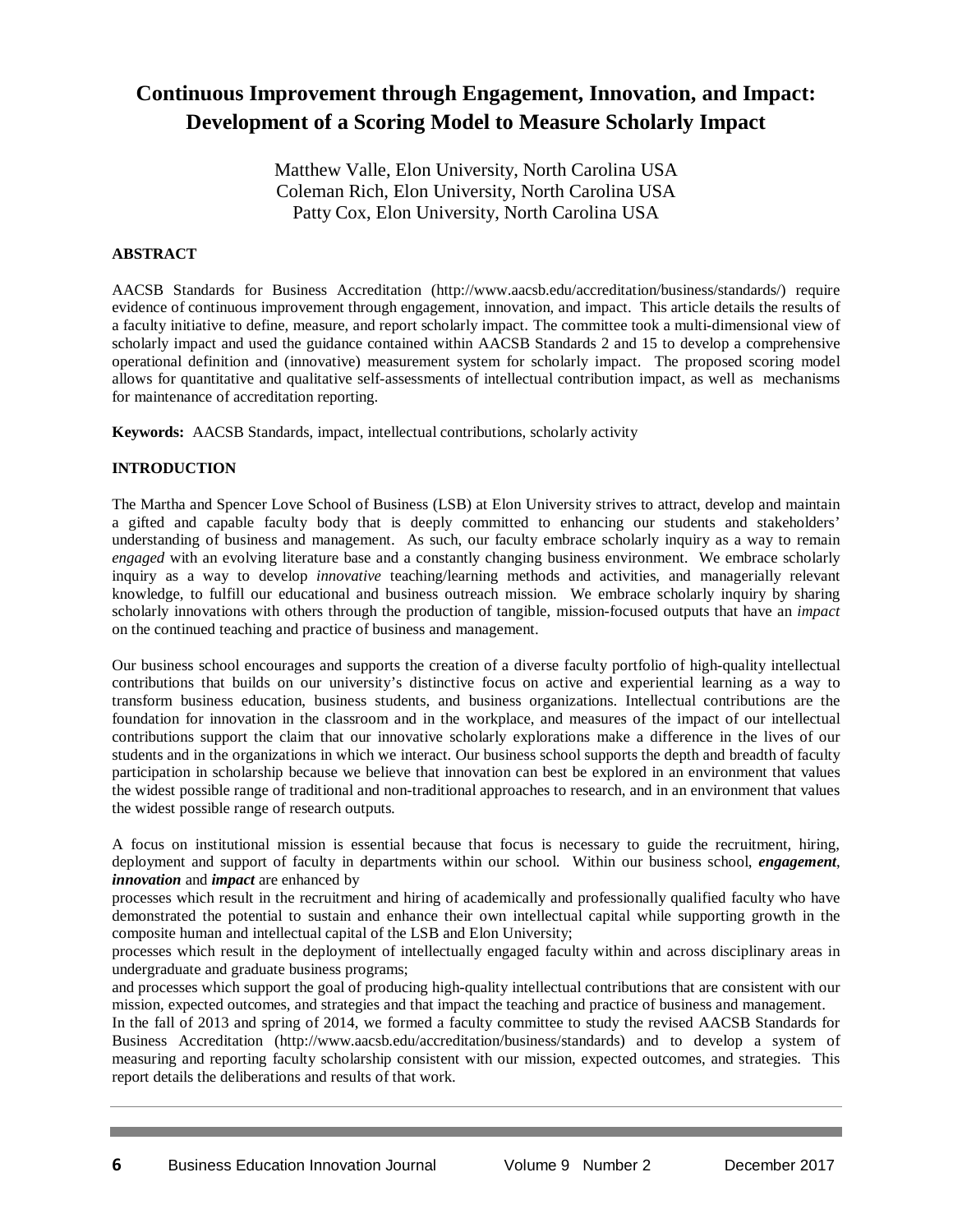## **PRODUCING HIGH-QUALITY INTELLECTUAL CONTRIBUTIONS – DEFINING AND MEASURING SCHOLARLY IMPACT**

Criteria for advancement in business schools (Mudambi, Hannigan & Kline, 2012) have typically emphasized the production of research outputs in appropriate journals (Starbuck, 2005; Trieschmann, Dennis, Northcraft, & Niemi, 2000), and an increased emphasis on the concept of research "impact" by AACSB (AACSB International, 2008) has prodded more schools to analyze the relevance of their research (Adler & Harzing, 2009; Pearce & Huang, 2012). The rationale for this particular word choice, *impact*, can be understood with reference to the concept of legitimacy (Alajoutsijarvi, Juusola, & Siltaoja, 2015; Bailey, 2013; Rynes & Brown, 2011). Legitimacy refers to the perception that what an organization or group of people does is proper and appropriate (Rynes & Brown, 2011). Legitimacy ensures continued survival and often results in increased power and influence, and continued access to resources. Due to escalating concerns about the value of business education from a number of directions, AACSB continues to encourage business schools to strive for legitimacy and impact in scholarly activity. As such, we sought to define and measure the concept of scholarly impact in terms that would be seen as legitimate to our stakeholders.

Some activities, including traditional peer-reviewed scholarship, may have multiple impacts, while others may have limited impact. It is possible that the impact of an activity or intellectual contribution may not be known or identifiable for a number of years. It is also important to note that evidence that intellectual contribution outcomes have made a difference may result from a single outcome produced by one or more faculty members and/or students, a series or compilations of works, or collaborative work with colleagues at other institutions or with colleagues in professional practice. As such, we have developed a composite multi-factor impact measurement system that takes into account impact metrics from 4 impact domains – mission alignment impact, academic (scholarly) impact, teaching/instructional/curricular impact, and practice/community impact. See Appendix 1 (derived from AACSB Standards for Business Accreditation Standard 2) for a listing of impact metrics in support of documentation.

As with any system that attempts to quantify something that is difficult to measure, there are invariably questions about the use, and the potential for abuse, of such measures in administrative settings and in performance appraisal systems. It was our the intention to provide a process for the measurement of impact with regard to academic and professional engagement activities (intellectual contributions), but not add to, supplement, or provide additional information for faculty performance appraisal, promotion and tenure assessment, and/or any other faculty performance evaluation process extant at our university. The information gained from assessing and reporting impact was intended *solely* for management, reporting and compliance with AACSB maintenance of accreditation requirements only.

Our composite multi-factor impact measurement system includes qualitative descriptions and quantitative scales to assess intellectual contribution impact from 4 mission-related domains – mission alignment impact, academic (scholarly) impact, teaching/instructional/curricular impact, and practice/community impact. Faculty members selfassess the impact of their individual and combined intellectual contributions over a five-year period using qualitative assessment scales for each domain and score the impact of their intellectual contributions in each domain on a quantitative 1-3 assessment scale (1=some impact, 2=moderate impact, 3=high impact). See Appendix 2 for an example of a faculty impact assessment worksheet.

Consider the following example. Faculty member "Dr. A" has published 3 refereed journal articles in the past five years. All of the publications were in *appropriate* outlets, suitable to the mission of our school, and modest in impact (e.g., measured by mid-range acceptance rates, impact factors and/or citation counts). Dr. A might then rate her intellectual contributions as having "moderate impact" (a score of "2") *in the Academic (Scholarly) impact domain* within the past five years. Dr. A may also use the information gained from her peer-reviewed scholarship to enhance the teaching of her coursework. She would include this information (along with other information related to the quality and impact of other teaching/instructional performance indicators) in her analysis of impact in the *Teaching/Instructional/Curricular impact domain*. Thus, some activities, like Dr. A's peer-reviewed scholarship, may have impacts in multiple domains.

"Dr. D" may have created a noteworthy entrepreneurship program that has become a very visible feature of Elon's commitment to active and engaged learning. As such, Dr. D might rate his intellectual contribution (the new academic program) as having "high impact" (a score of "3") *in the Mission Alignment impact domain*. The Radar Chart shown as Figure 1 (below) displays the composite ratings of all of the faculty members (Dr. A through Dr. D) in a hypothetical department within our business school. The chart displays how the variety of intellectual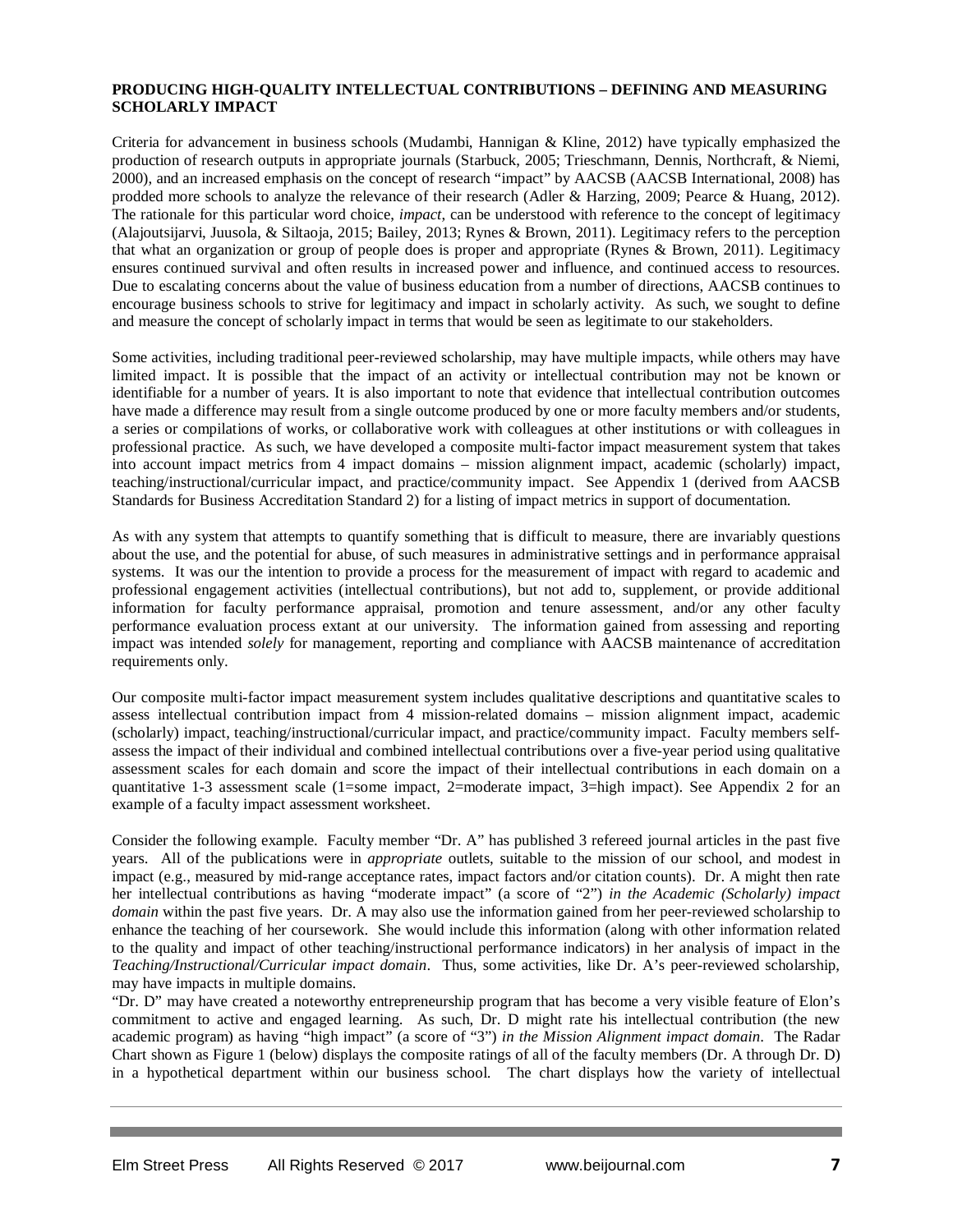contributions, developed over the course of the past 5 years by faculty members within a department, serve to document impact across all 4 impact domains.



**Figure 1. Radar Chart of Intellectual Contribution Impact by Impact Domain**

The purpose of documenting intellectual contribution impact and displaying it in this way is to emphasize the intellectual contribution portfolio of individuals, departments, and our business school as a whole, and to show the domains in which impact is demonstrated. Rubrics for self-assessment within the 4 impact domains are provided to faculty members yearly so that they may keep a running list of academic and professional engagement activities (intellectual contributions) during each rolling 5-year AACSB reporting cycle. Definitions/qualitative descriptions of some, moderate and high impact are provided along with the rubrics (see Appendix 1 and Appendix 2). Combinations of multiple intellectual contributions within a domain may support a faculty member's selfevaluation/rating of higher impact scores within that domain. For example, if Dr. A had produced 10 refereed journal articles in the past 5 years, with 2 articles receiving "Best Paper" awards, and Dr. A had been a member of two journal editorial boards… Dr. A's determination of "high impact" in the *Academic impact domain* would most likely be substantively supported.

It is important for faculty understand that, as a business school faculty body, certain faculty members are going to have impacts in areas where other faculty are less productive. It is precisely this diversity of intellectual contribution activity and productivity that forms the starting point for discussions about the expected and appropriate impact for faculty members with different faculty qualifications (e.g., AACSB Standards for Business Accreditation Standard 15). It is *expected* that Instructional Practitioner (IP) faculty will excel in the Teaching/Instructional/ Curricular impact domain, and the five-year AACSB reports should demonstrate substantial evidence of *high* impact intellectual contributions and activities in this domain. It is not expected that the IP faculty member will excel in the Academic (Scholarly) impact domain, where currency and relevance is most often demonstrated by the publication of manuscripts in peer-reviewed outlets. In this way, faculty will be more aware of the capabilities they bring to the school through their intellectual contributions. Faculty will also be more aware of the diversity of contributions by the school faculty as a whole, and on the impact the faculty portfolio makes on university mission and strategies. We do not aspire to have each faculty member demonstrate high impact in all 4 impact domains; on the contrary, the multidimensional impact rating approach allows faculty to apply their own specific strengths and skills to those areas that have the most mission impact, consistent with their academic preparation and professional engagement history. At present, our departments demonstrate a relative balance across all 4 impact domains, in line with our mission as an institution with a large undergraduate student population and limited masters' programs, but it might be possible to use a radar chart like this to guide future hiring decisions. For example, if our strategy was to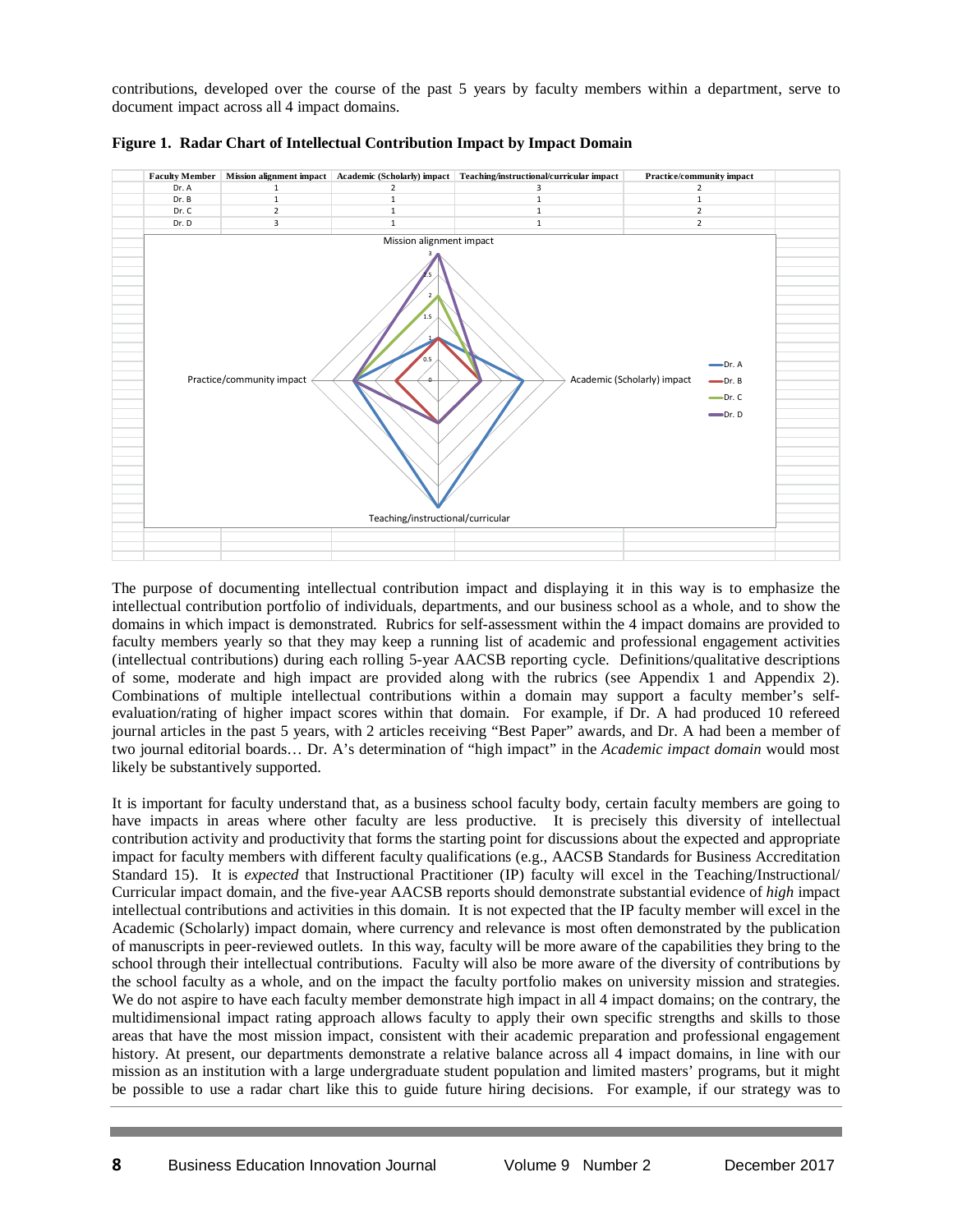highlight or develop a strength in one particular area, we might then hire faculty members with a focus in that area to supplement our highlighted strength. Conversely, if we were too heavy in one area, we might hire faculty members with complementary strengths in another area in order to achieve a better balance across our mission domains. As such, the radar chart can help us evaluate and develop supplementary and complementary fit (Muchinsky & Monahan, 1987).

We (as professional members of a faculty body) must resist the temptation to over-inflate our intellectual contributions and rate ourselves "high" in each mission domain. By removing any real or perceived linkage between individual impact self-assessment and school/university performance appraisal processes, we hope to eliminate much of the incentive for *impact inflation*. There may very well be individuals in our school who demonstrate high impact in multiple domains, but such should be cause for celebration and emulation, if possible. However, if your faculty duties are limited, by necessity, to certain mission domains (IP faculty members, for instance), there should be equal cause for celebration due to your intellectual contribution impacts, as well. The real value in the proposed system of impact assessment is in the potential for new connections and a deeper engagement between what we do as faculty (our intellectual contributions, in a variety of mission-related domains) and the changes or improvements we make in the lives of our students and stakeholders. It is tempting to see this system as just another method to keep score. However, it is more appropriate to see this system as an honest attempt to drive value creation activities for those individuals and organizations which count on the members of the Love School of Business to make a difference in the classroom and in organizations. From AACSB Standard 2: *Impact is concerned with the difference made or innovations fostered by intellectual contributions—e.g., what has* 

*been changed, accomplished, or improved.*

#### **IMPLEMENTATION AND REPORTING**

We have provided our faculty with the impact assessment guidance contained as Appendices 1 and 2, as well as completed "example" Faculty Impact Assessment Worksheets (not provided here – please contact the lead author for those examples), and have collected data over the past 3 years. Faculty report that the collection of evidence in support of their self-assessment ratings (from yearly self-reports and chair evaluations) is straightforward and takes, on average, less than 10 minutes each year. In order to assess the validity of the faculty self-ratings, we recently convened a panel of 3 faculty raters to assess agreement between faculty raters and between faculty raters and faculty self-ratings. Inter-rater agreement (between faculty raters) was very high, as was agreement between the faculty raters and individual faculty self-ratings. Department chairs have incorporated the summary information (e.g., reports by department) to guide their planning of professional development activities for faculty at different career stages and during different periods in the academic calendar. Most importantly, faculty now have a more informed understanding of how the composite portfolio of intellectual contributions impact our various stakeholders, and a better understanding of how they may plan their intellectual contribution activities for maximum impact across all mission domains.

#### **CONCLUSION**

As a complement to a well-developed system of assurance of learning assessment and reporting activities, this system of assessing and reporting scholarly activities provides an additional avenue for documenting engagement, innovation, and impact. This effort has forced us to articulate the value of our scholarly endeavors, and to soberly assess that value in light of our mission and the needs of our stakeholders and our institution. It has also allowed us to make more informed decisions about faculty development and resource allocations, and to plan for faculty recruitment and selection. Most importantly, it has allowed us to codify our unique culture of scholarship, and to detail the many ways in which our scholarly endeavors impact the teaching and practice of business.

#### **REFERENCES**

AACSB International (2008). Final report of the AACSB International impact of research task force. Available at: [http://www.aacsb.edu/resource\\_centers/r](http://www.aacsb.edu/resource_centers/)esearch/Final/Impact\_of\_Research\_Report-FINAL.PDF, accessed 2 June 2017.

Adler, N.; Harzing, A.W. (2009). When knowledge wins: Transcending the sense and nonsense of academic rankings. *Academy of Management Learning & Education*, *8*, 72-95.

Alajoutsijarvi, K., Juusola, K., & Siltaoja, M. (2015). The legitimacy paradox of business schools: losing by gaining? *Academy of Management Learning & Education, 14*, 277-291.

Bailey, J. R. (2013). The iron cage and the monkey's paw: Isomorphism, legitimacy, and the perils of a rising journal. *Academy of Management Learning & Education, 12*, 108-114.

Mudambi, R., Hannigan, T. J., & Kline, W. (2012). Advancing science on the knife's edge: Integration and specialization in Management Ph.D.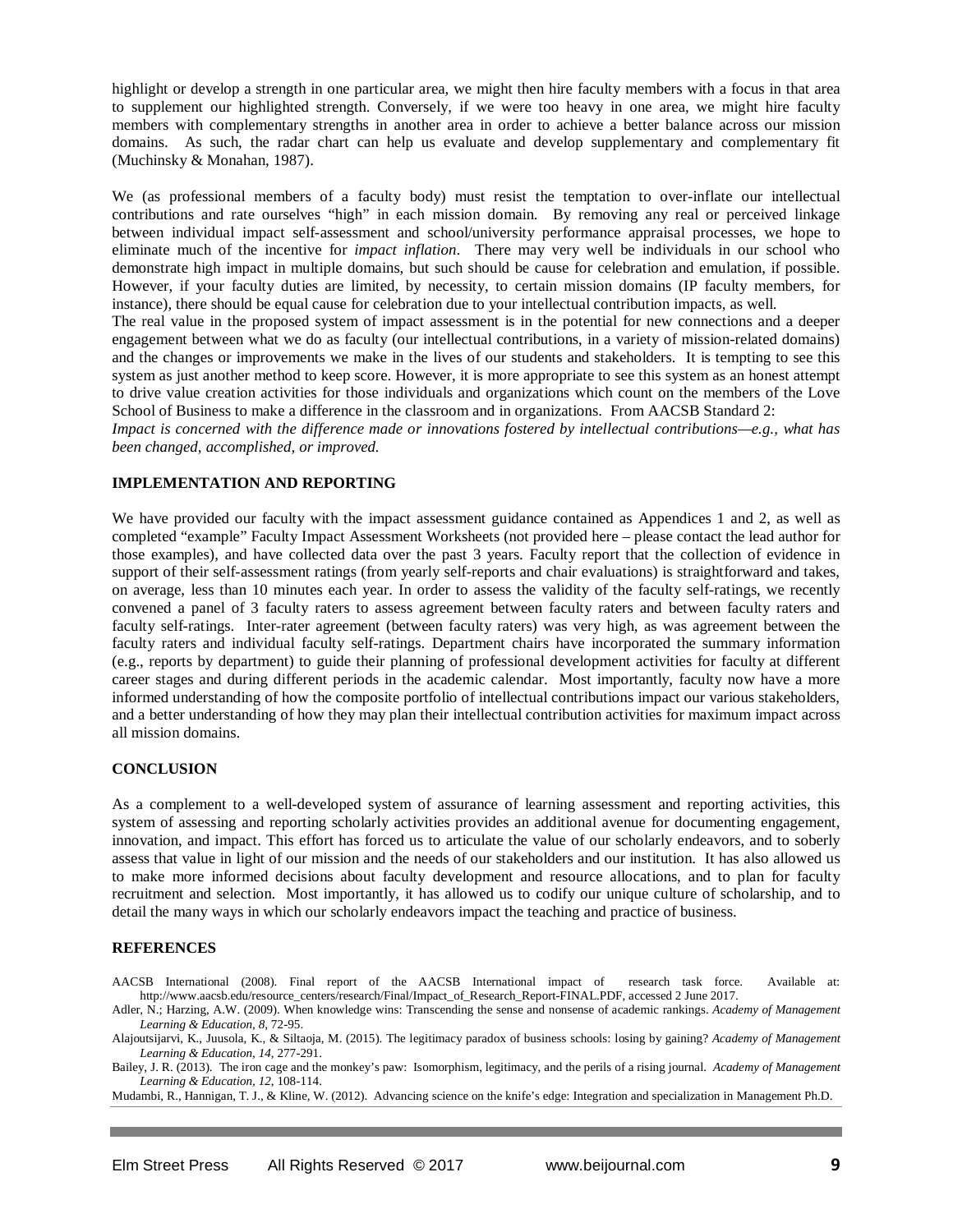Programs. *Academy of Management Perspectives*, *26*, 83-105.

Muchinsky, P. M., & Monahan, C. J. (1987). What is person-environment congruence? Supplementary versus complementary models of fit. *Journal of Vocational Behavior*, 31, 268-277.

Pearce, J. L., & Huang, L. (2012). The decreasing value of our research to management education. *Academy of Management Learning & Education*, *11*, 247-262.

Rynes, S. L., & Brown, K. G. (2011). Where are we in the "Long March to Legitimacy?" Assessing scholarship in management learning and education. *Academy of Management Learning & Education*, *10*, 561-582.

Starbuck, W. H. (2005). How much better are the most prestigious journals? The statistic of academic publication. *Organization Science,* 16, 180-200.

Trieschmann, J. S., Dennis, A. R., Northcraft, G. B., & Niemi, A. W. (2000). Serving multiple constituencies in business schools: MBAprogram versus research performance. *Academy of Management Journal, 43*, 1130-1141.

**Matthew Valle** is the Martha and Spencer Love Professor of Business at Elon University. He is a graduate of the United States Air Force Academy and is a former Air Force pilot. He earned an M.S. in Operations Management from the University of Arkansas, an M.B.A. from the University of Massachusetts and a Ph.D. in Business Administration from Florida State University.

**Coleman Rich** is Chair of the Department of Marketing and International Business at Elon University. He teaches Operations and Supply Chain Management. He has extensive experience in manufacturing operations and has held leadership positions in the textile industry.

**Patty Cox** is a CPA in the state of North Carolina. She graduated with both a B.S. in accounting and M.S. in accounting from UNC – Greensboro. She is an assistant professor of accounting at Elon University where she is the faculty director of assurance of learning and faculty advisor of Beta Alpha Psi.

#### **APPENDIX 1 - Impact Metrics in Support of Documentation Rubrics for Assessing and Scoring Intellectual Contributions within the 4 Impact Domains**

It is not the purpose of this rubric/assessment guide to clearly and unambiguously specify the exact nature and quantity/quality of academic and professional engagement activities supporting determinations of impact within each mission domain. Such a task would be extremely difficult, if not operationally impossible. It would also be difficult, given the differing perspectives of a diverse faculty body within the LSB, to task a school-wide committee with *objectively* determining impact for each faculty member within each mission domain. Ultimately, the determination of impact in each mission domain must be made with reference to a combination of quantitative and qualitative factors, and this determination necessarily has to be a judgment call by individual faculty members. Such judgments can be meaningfully made by relying on current university processes and their associated artifacts for self-assessment and evaluation. As such, the assessment and reporting of impact adds little to the reporting and administrative burden of faculty. Faculty are, and should be, in the best position to support and defend their own determinations of impact in each mission domain by referencing readily available information sources. Primary source information on faculty academic and professional engagement activities is available from faculty yearly selfevaluation reports and departmental chair assessments. The number and types of engagement activities suitable for assessing impact can be found by referencing the intellectual contribution activities associated with the individual faculty qualification (e.g., SA, PA, SP, IP) for each faculty member. Additionally, faculty have data from work with school and university faculty committees, as well as reports and work products from internal faculty/staff bodies, external professional associations, and myriad other stakeholder groups who engage with LSB faculty on an ongoing basis. In short, while a rational, unequivocal numerical rating system is highly desirable, it is more likely that a qualitative/quantitative scoring model is the most feasible approach to impact measurement across the four impact domains.

As a guide, each rating of impact in this Appendix includes a *suggested* quantitative measure of outputs associated with an impact level (Low-Moderate-High). However, faculty are encouraged to adjust the rating/impact level to account for varying levels of qualitative impact. For example, if a faculty member published 3 refereed journal articles in a five-year period, such a record might engender a self-assessment of "Moderate Impact" in the Academic (Scholarly) impact domain. However, if those 3 articles were published in recognized "top tier" journal outlets in the discipline, a self-assessment of "High Impact" may be supported. It is not the goal of this rubric to provide prescriptive assessments of impact measures; it is our goal to provide benchmarks from which to assess and adjust individual determinations of impact across the 4 mission domains.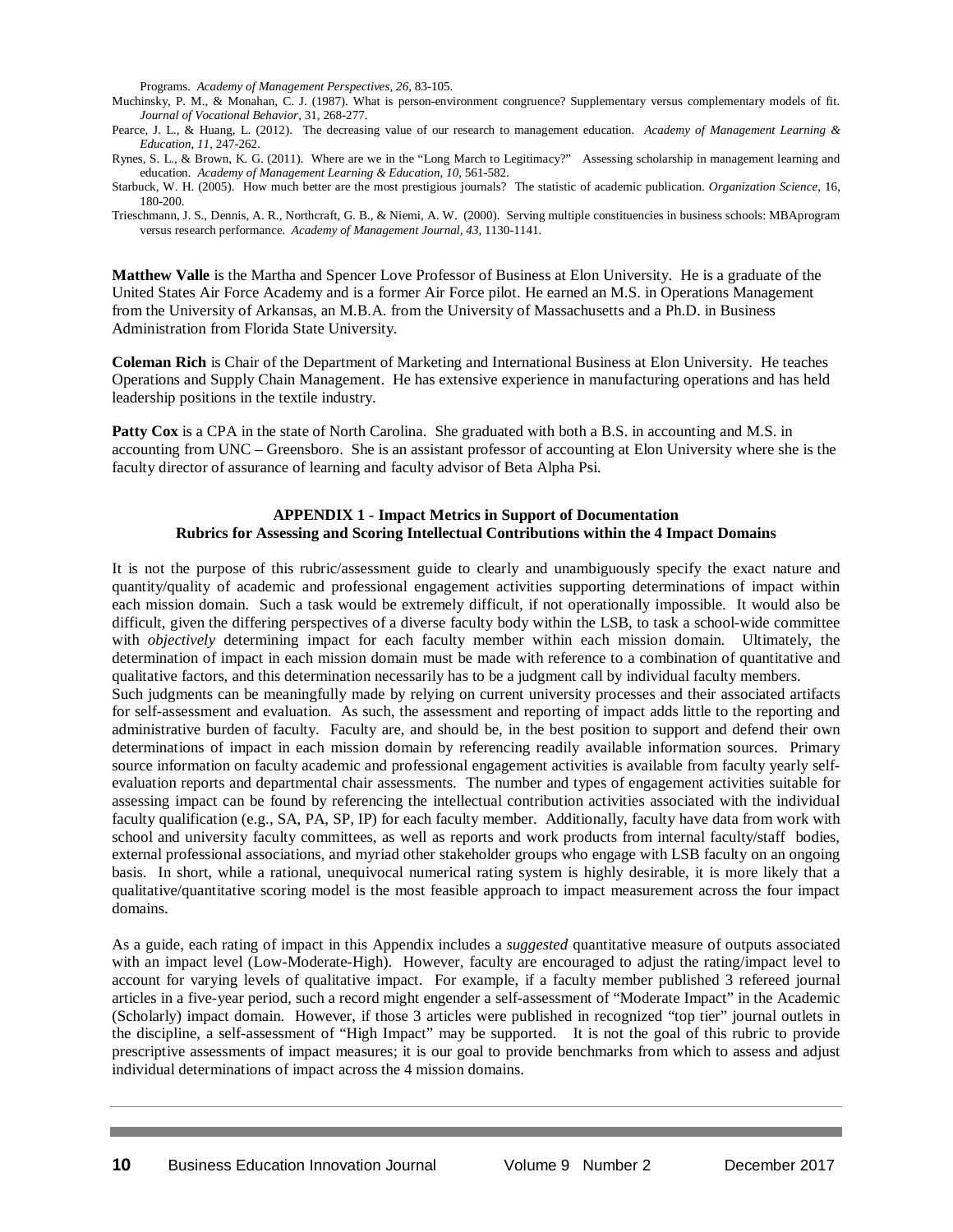| <b>Impact Domain</b>     | <b>Some Impact</b>      | <b>Moderate Impact</b>   | <b>High Impact</b>       |
|--------------------------|-------------------------|--------------------------|--------------------------|
|                          |                         |                          |                          |
| <b>Mission Alignment</b> | Some intellectual       | Moderate intellectual    | Substantial intellectual |
| <b>Impact</b>            | contribution activity   | contribution activity    | contribution activity    |
| (5 year period)          | impacting Mission       | <b>impacting Mission</b> | impacting Mission        |
|                          | <b>Alignment Domain</b> | <b>Alignment Domain</b>  | <b>Alignment Domain</b>  |
|                          |                         |                          |                          |

**High Impact** - Faculty member can document > 5 substantive intellectual contribution activities in this domain **Moderate Impact** - Faculty member can document 3 substantive intellectual contribution activities in this domain **Some Impact** - Faculty member can document 1-2 substantive intellectual contribution activities in this domain Academic and professional engagement activities supporting the faculty member's determination of impact in this domain include the following:

Alignment of intellectual contribution outcomes with themes or focus areas valued by the business school's mission (e.g., global development, entrepreneurship, innovation)

Percentage of intellectual contribution outcomes that align with one or more "mission-related" focus areas for research

Percentage of faculty with one or more intellectual contribution outcomes that align with one or more missionrelated focus areas

Research awards and recognition that document alignment with one or more "mission-related" focus areas for research

| <b>Impact Domain</b>                                     | <b>Some Impact</b>                                                                | <b>Moderate Impact</b>                                                                | <b>High Impact</b>                                                                       |
|----------------------------------------------------------|-----------------------------------------------------------------------------------|---------------------------------------------------------------------------------------|------------------------------------------------------------------------------------------|
| <b>Academic (Scholarly)</b><br>Impact<br>(5 year period) | Some intellectual<br>contribution activity<br>impacting Academic<br><b>Domain</b> | <b>Moderate intellectual</b><br>contribution activity<br>impacting Academic<br>Domain | <b>Substantial intellectual</b><br>contribution activity<br>impacting Academic<br>Domain |

#### **Academic (Scholarly) Impact Domain**

**High Impact** - Faculty member can document > 5 substantive intellectual contribution activities in this domain **Moderate Impact** - Faculty member can document 3 substantive intellectual contribution activities in this domain **Some Impact** - Faculty member can document 1-2 substantive intellectual contribution activities in this domain Academic and professional engagement activities supporting the faculty member's determination of impact in this domain include the following:

Publications in peer-review or editor-review journals

Citation counts

Download counts for electronic journals

Editorships, associate editorships, editorial board memberships, and/or invitations to act as journal reviewers for recognized, leading peer-review journals

Elections or appointments to leadership positions in academic and/or professional associations and societies

Recognitions for research (e.g., Best Paper Award), Fellow Status in an academic society, and other recognition by professional and/or academic societies for intellectual contribution outcomes

Invitations to participate in research conferences, scholarly programs, and/or international, national, or regional research forums

Inclusion of academic work (e.g., at textbook or journal article) in other professors' courses

Competitive grants awarded by major national and international agencies (e.g., NSF and NIH) or third-party funding for research projects

Patents awarded

Appointments as visiting professors or scholars in other schools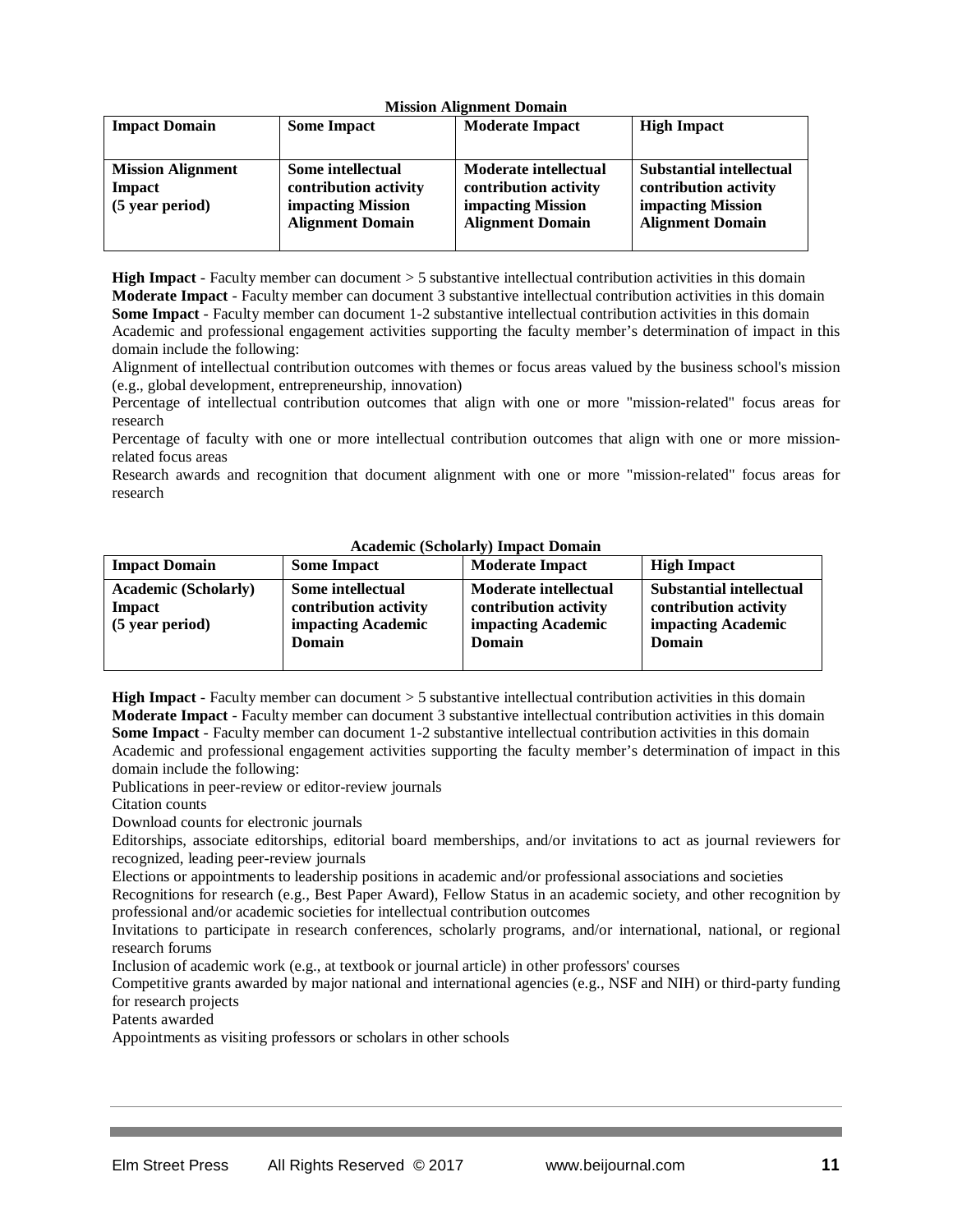| Teaching/Instructional/Curricular Impact Domain |  |  |
|-------------------------------------------------|--|--|
|                                                 |  |  |

| <b>Impact Domain</b>                                                      | <b>Some Impact</b>                                                                             | <b>Moderate Impact</b>                                                                                  | <b>High Impact</b>                                                                                           |
|---------------------------------------------------------------------------|------------------------------------------------------------------------------------------------|---------------------------------------------------------------------------------------------------------|--------------------------------------------------------------------------------------------------------------|
| Teaching/<br><b>Instructional/Curricular</b><br>Impact<br>(5 year period) | Some intellectual<br>contribution activity<br>impacting Teaching/<br><b>Instruction Domain</b> | <b>Modest intellectual</b><br>contribution activity<br>impacting Teaching/<br><b>Instruction Domain</b> | <b>Substantial intellectual</b><br>contribution activity<br>impacting Teaching/<br><b>Instruction Domain</b> |
|                                                                           |                                                                                                |                                                                                                         |                                                                                                              |

**High Impact** - Faculty member can document > 5 substantive intellectual contribution activities in this domain **Moderate Impact** - Faculty member can document 3 substantive intellectual contribution activities in this domain **Some Impact** - Faculty member can document 1-2 substantive intellectual contribution activities in this domain Academic and professional engagement activities supporting the faculty member's determination of impact in this domain include the following:

Grants for research that influence teaching/pedagogical practices, materials, etc.

Case studies of research leading to the adoption of new teaching/learning practices

Textbooks, teaching manuals, etc., that are adopted by other professors

Publications that focus on research methods and teaching

Research-based learning projects with companies, institutions, and/or non-profit organizations

Instructional software (by number of programs developed, number of users, etc.)

Case study development (by number of studies developed, number of users, etc.)

Mentorship of student research, including student research mentorship that leads to publications or formal presentations at academic or professional conferences

Documented improvements in learning outcomes that result from teaching innovations that incorporate research methods from learning/pedagogical research projects

Hiring/placement of students

Career success of graduates beyond initial placement

Placement of students in research-based graduate programs

Direct input from organizations that hire graduates regarding graduates' preparedness for jobs and the roles they play in advancing the organization

Movement of graduates into positions of leadership in for-profit, non-profit, and professional and service organizations

| т тасисс/ соннципту тираст Domain                              |                                                                                                     |                                                                                                                |                                                                                                            |
|----------------------------------------------------------------|-----------------------------------------------------------------------------------------------------|----------------------------------------------------------------------------------------------------------------|------------------------------------------------------------------------------------------------------------|
| <b>Impact Domain</b>                                           | <b>Some Impact</b>                                                                                  | <b>Moderate Impact</b>                                                                                         | <b>High Impact</b>                                                                                         |
| <b>Practice/</b><br><b>Community Impact</b><br>(5 year period) | Some intellectual<br>contribution activity<br><b>impacting Practice/</b><br><b>Community Domain</b> | <b>Moderate intellectual</b><br>contribution activity<br><b>impacting Practice/</b><br><b>Community Domain</b> | <b>Substantial intellectual</b><br>contribution activity<br>impacting Practice/<br><b>Community Domain</b> |

# **Practice/Community Impact Domain**

**High Impact** - Faculty member can document > 5 substantive intellectual contribution activities in this domain **Moderate Impact** - Faculty member can document 3 substantive intellectual contribution activities in this domain **Some Impact** - Faculty member can document 1-2 substantive intellectual contribution activities in this domain Academic and professional engagement activities supporting the faculty member's determination of impact in this domain include the following:

Media citations (e.g., number, distribution, and effect)

Requests from the practice community to utilize faculty expertise for consulting projects, broadcast forums, researcher-practitioner meetings, faculty/student consulting projects, etc.

Publications in practitioner journals or other venues aimed directly at improving management expertise and practice Consulting reports

Research income from various external sources such as industry and community/governmental agencies to support individual and collaborative research activities

Case studies based on research that has led to solutions to business problems

Adoption of new practices or operational approaches as a result of faculty scholarship

Presentations and workshops for business and management professionals (e.g., CPE)